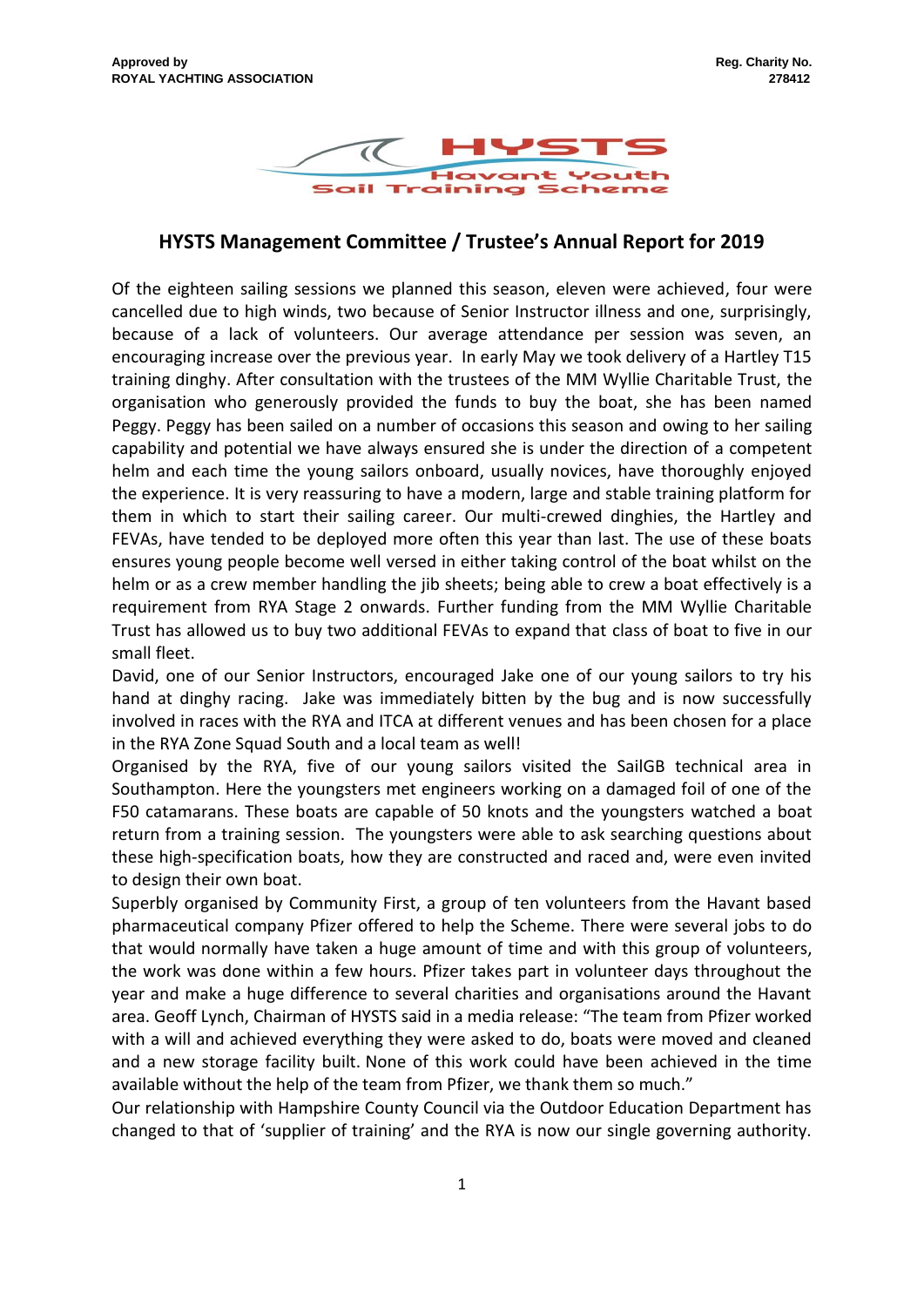This is an evolving situation. Our Operational Procedures will need to be amended, the area in which we operate will expand and our training philosophy will alter slightly.

This year we have been extremely fortunate to be awarded three generous grants, two from the MM Wyllie Charitable Trust which will fund capital expenditure and a grant from The Corporation of Trinity House to assist us in funding our core costs. The Fuellers Charitable Trust Fund kindly provided funds to pay our fuel costs and The Honourable Company of Master Mariners and The Worshipful Company of Shipwrights generously helped fund the reduction of sailing costs to young people and allow us to focus our efforts on encouraging children from less affluent areas in Portsmouth and Havant to enjoy the thrill of sailing. Although at an embryonic stage, liaison with the Andrew Simpson Foundation will hopefully allow us to achieve the aspiration of getting more young people afloat. Once ours and Hampshire County Council's legal teams have agreed terms it is our intention to buy the Base Building and the land it stands on, find appropriate funding and then rebuild the building incorporating all the facilities and various requirements of a modern, progressive sailing organisation. Personal donations, a Gift Aid payment and our involvement in the Havant Borough Lottery have all helped to ensure we continue to be a financially viable organisation.

The strength of a people-orientated organisation like ours is its volunteers and friends of the Scheme. Like any outfit people come and go but we manage to keep a core group of dedicated volunteers together who are willing to commit their time and effort to ensure young people are looked after on the water and that the background functioning of the Scheme continues. However, just like the Charles Dickens' character Oliver Twist said: "Please Sir, I want more." We do need *more, more* volunteers to provide relief to the few faithful stalwarts and provide continuity. The need for a criminal record check and personal references do put some off volunteering but those processes are not too bothersome. On a similar vein we intend to promote the Patron Membership scheme to encourage those individuals and organisations who have not considered the idea before to take a greater interest in the Scheme.

The Scheme has numerous objectives including: "to improve the quality of life of young people through the provision of sailing opportunities and qualifications as a challenging activity" and "to raise self-esteem and develop personal and social skills." We believe these two and all the other objectives are enthusiastically met.

We have planned around twenty sailing sessions in 2020. As a voluntary organisation we are very fortunate; we are financially stable, we have eager volunteers and a band of Senior Instructors who successfully rise to the challenge of teaching sailing to a diverse group of young people. From all the positive feedback we have received it appears that our young sailors thoroughly enjoy their time with us evidenced by their steady attainment of sailing skills and all say they are looking forward to the new season.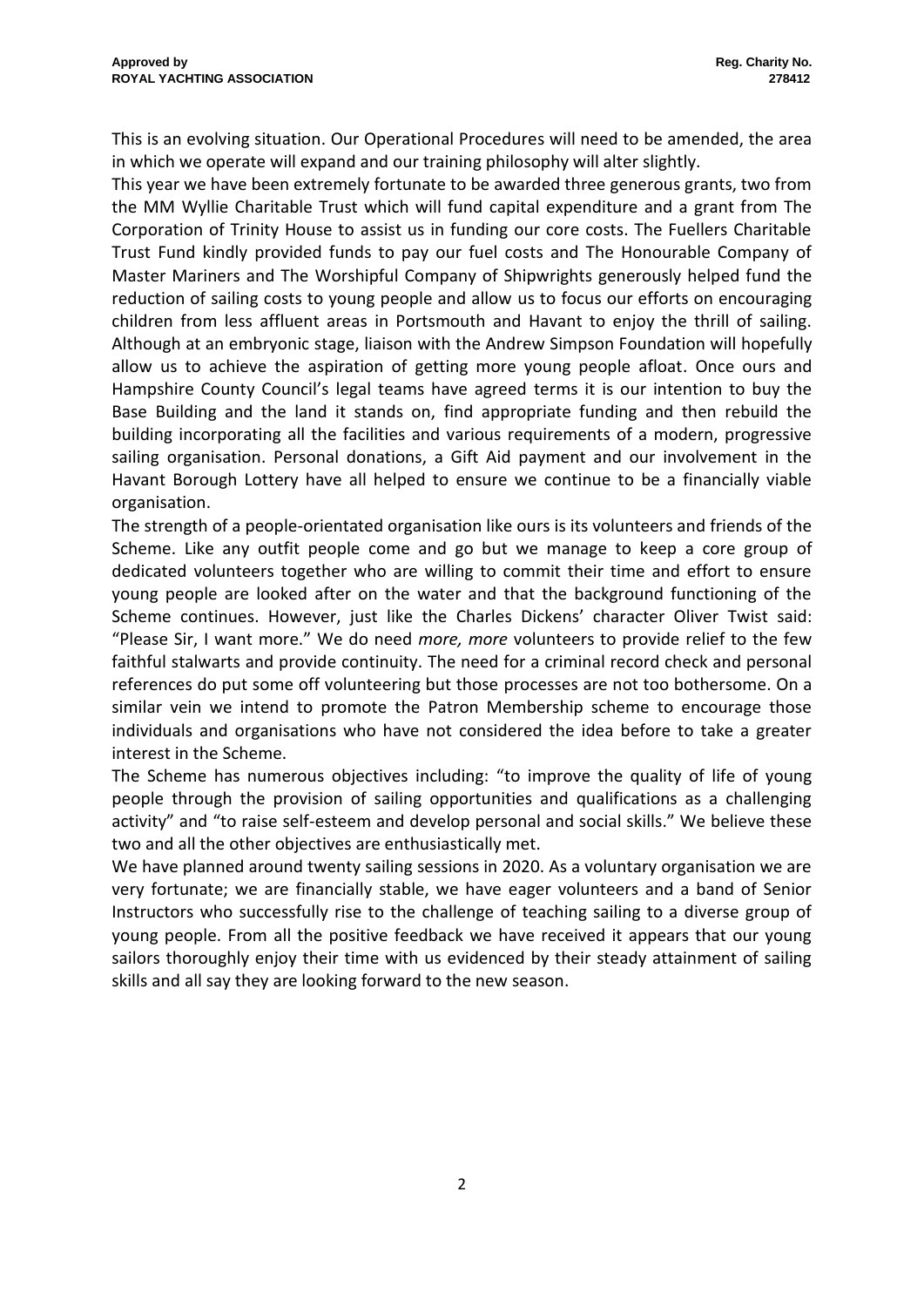

# **2019 Financial Report**

| <b>Brought forward from 2018</b>                 | 12193.49 |
|--------------------------------------------------|----------|
|                                                  |          |
| <b>EXPENDITURE</b>                               |          |
| <b>Operational Equipment/Personnel</b>           |          |
| Base maintenance and equipment                   | 896.08   |
| Safety boat maintenance and equipment            | 875.67   |
| Dinghy maintenance and equipment                 | 793.79   |
| Purchase of additional dinghies                  | 11198.99 |
| Safety boat fuel                                 | 72.66    |
| SI fees                                          | 860.00   |
| Staff travel expenses/training courses/meetings  | 44.10    |
| Insurance (combined base/fleet/public liability) | 2153.07  |
|                                                  | 16894.36 |
| <b>Fees and Affiliations</b>                     |          |
| <b>Harbour Conservation dues</b>                 | 71.86    |
| Harbour Federation subscription                  | 35.00    |
| Bedhampton Community Centre room hire fee        | 25.00    |
| RYA recognition fee                              | 330.00   |
| <b>HBSA</b> affiliation fee                      | 15.00    |
|                                                  | 476.86   |
| <b>Utilities</b>                                 |          |
| Telephone                                        | 1.81     |
| Fresh water                                      | 52.84    |
| Waste water                                      | 82.41    |
| Electricity                                      | 199.39   |
| <b>Business rates</b>                            | 183.96   |
|                                                  | 520.41   |
| <b>Miscellaneous Operational</b>                 |          |
| RYA certificates/logbooks/handbooks              | 34.31    |
| <b>Staff refreshments</b>                        | 357.95   |
| Website software/hardware                        | 359.99   |
|                                                  | 752.25   |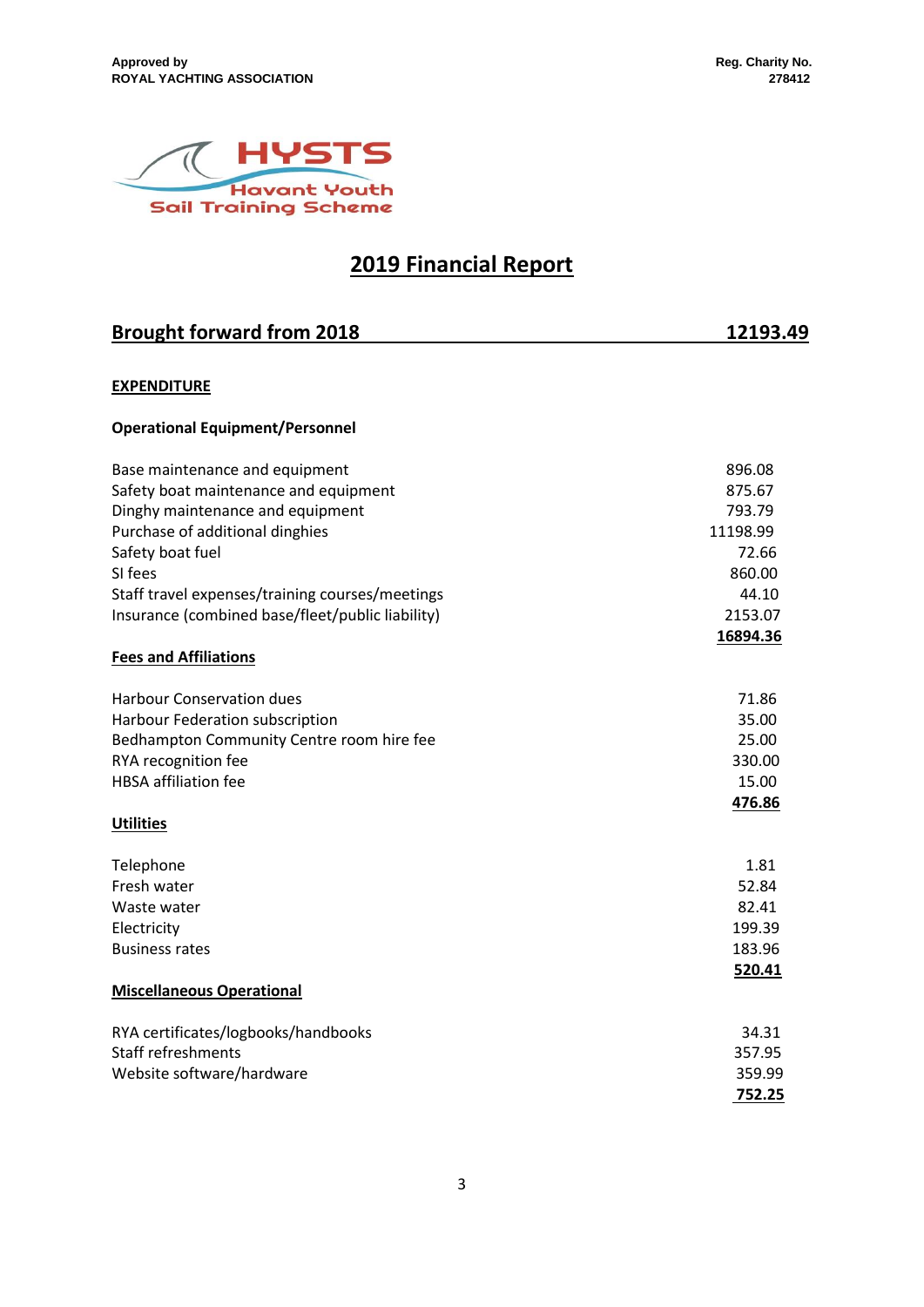### **INCOME**

| Grants                         | 19660.00 |
|--------------------------------|----------|
| Donations                      | 1448.50  |
| HMRC gift aid                  | 242.93   |
| Havant community lottery       | 694.50   |
| Hire of base (polling station) | 696.25   |
| Sailing fees                   | 620.00   |
| Sale of redundant assets       | 20.00    |
| Refunds from suppliers         | 80.00    |
| Visa Card cashback reward      | 1.87     |
|                                | 23463.55 |

| <b>TOTAL EXPENDITURE</b> | 18643.88 |
|--------------------------|----------|
| <b>TOTAL INCOME</b>      | 23463.55 |
|                          |          |

## **Carried forward to 2020 17013.16**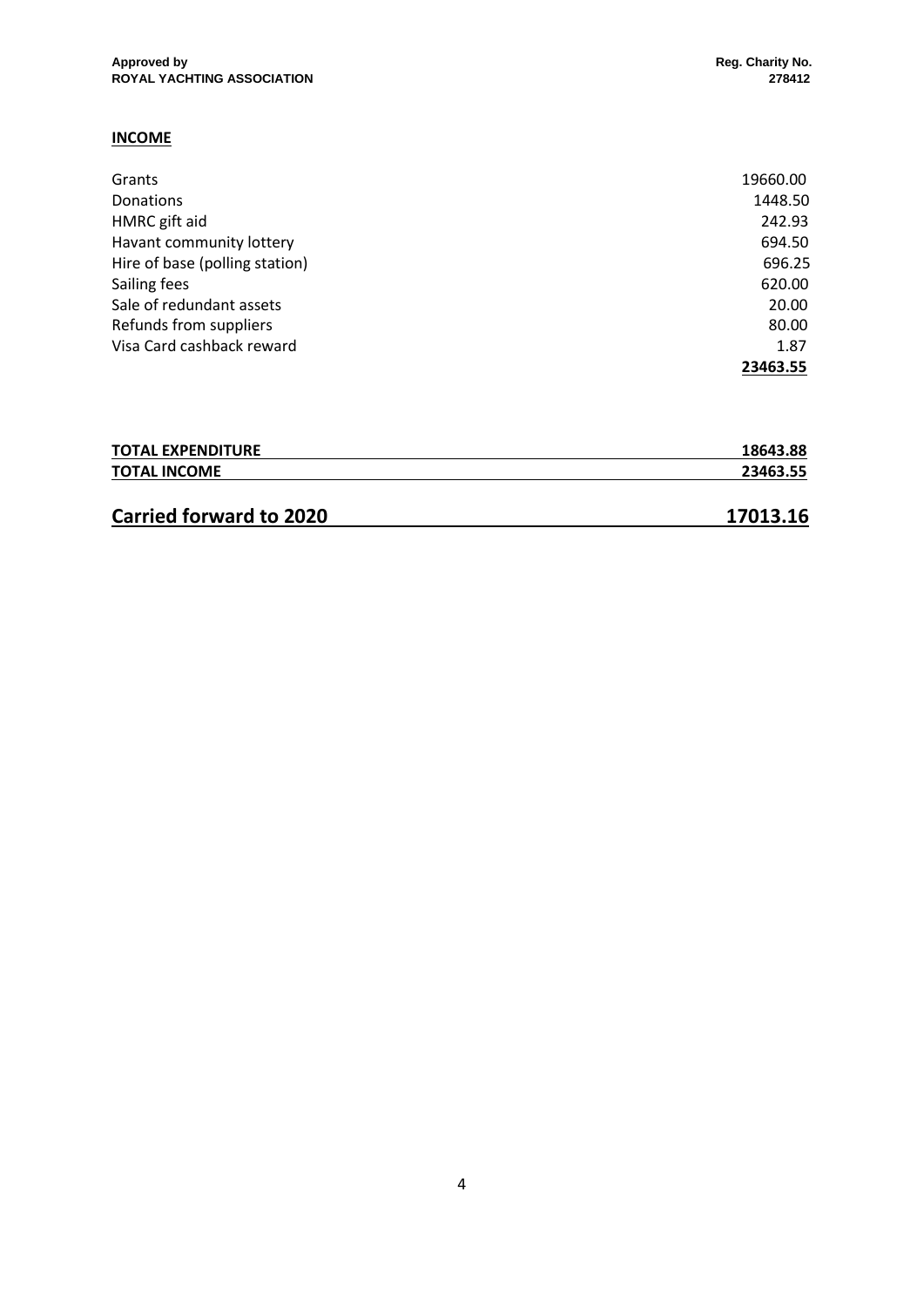## **Sailing Report**

Sailing season 7<sup>th</sup> April to 26<sup>th</sup> October 2019

### *Breakdown:*

| Sessions scheduled                           | 18                  |
|----------------------------------------------|---------------------|
| Sessions completed                           | 11                  |
| Sessions cancelled (adverse weather)         | 4                   |
| Sessions cancelled (insufficient volunteers) |                     |
| Session cancelled (SI unwell)                | $\mathcal{P}$       |
| Attendance                                   | 5 girls and 15 boys |
| Age spread                                   | 8 to 15 years       |

*Attendance:*

Average attendance per session in 2019: 7

5 in 2018; 6.3 in 2017; 8.3 in 2016; 6.8 in 2015; 7.2 in 2014; and 7.5 for 2013 seasons.

### *RYA Certificates:*

| <b>Certificate</b> | <b>Started</b> | Completed |
|--------------------|----------------|-----------|
| <b>One</b>         |                |           |
| Two                |                |           |
| <b>Three</b>       |                |           |
| Four               |                |           |

Additionally, RYA Taster Certificates were issued when appropriate.

### **Recognition of Charitable Status**

HYSTS' address is: Havant Youth Sail Training Scheme. C/o The Bedhampton Community Centre, 21 Bedhampton Road, Bedhampton, Hampshire, PO9 3ES

HYSTS' Trustees: Mr Peter Bee, Mr Geoffrey Lynch BEM, Mr Owen Davies, Mrs Hazel Matthews, Mrs Mary Milton, Mr Derick Borlace, Mr Kenneth Matthews, Mr William Walworth CBE and Mr Ian Earle.

The HYSTS Constitution (as amended 10th March 2014) requires the overall responsibility for the Scheme shall be vested in the Management Committee elected by the Patron and Sailing (Senior) Members at the Annual General Meeting each year. The Constitution also requires the Management Committee will consist of the following elected Officers; The President (who may be appointed for a five year term of office), Chairperson, Principal, Secretary, Treasurer, Sailing Programme Coordinator, Fund Raising Co-ordinator, Publicity Officer, and Bosun. Three Patron or Sailing (Senior) Members may also be elected to serve as members of the Management Committee. The Constitution further requires The Officers of the Scheme and elected Management Committee Members will act as the Managing Trustees in accordance with Charity Law.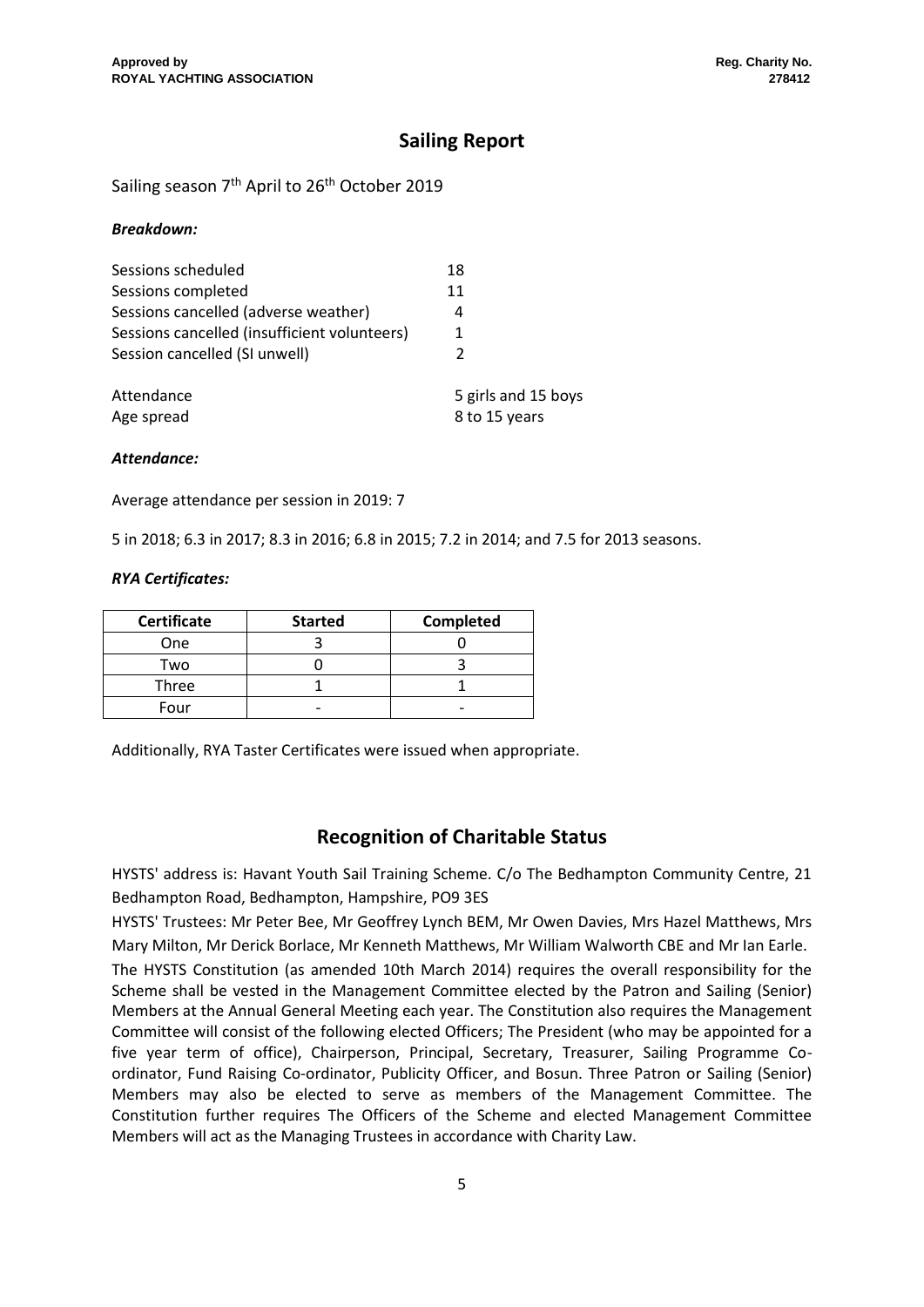HYSTS' Constitutional objectives are:

- 1. to improve the quality of life of young people through the provision of sailing opportunities and qualifications as a challenging activity.
- 2. to provide a secure environment for the self-development of young people through qualified and professional guidance.
- 3. to work in partnership with statutory bodies and organisations within the community.
- 4. to deliver youth work through the medium of sailing and waterborne activity.
- 5. to facilitate training opportunities for young people and adults wishing to work with young people.

These objectives are further expanded to include:

- 1. to introduce young people to sailing and seamanship as an activity in a way that facilitates personal development.
- 2. to provide affordable opportunities for young people to experience dinghy sailing with qualified RYA instruction and procedures.
- 3. to provide a membership system by which young people can regularly participate in sailing in order to develop confidence, personal skills and teamwork.
- 4. to provide planned and progressive opportunities for youth groups to initiate and develop sailing for their members.
- 5. to provide 'come and try' sessions for young people who would otherwise not have the opportunity to attempt sailing as an activity.
- 6. to provide opportunities for young people to fulfil requirements of external organisations with regard to sailing (e.g. The Duke of Edinburgh's Award, Scouts, Guides, RYA certificates etc.).
- 7. to provide training opportunities in order to develop the HYSTS programme.
- 8. to raise self-esteem and develop personal and social skills.
- 9. to support the development and positive personnel relationships with both peers and adults.
- 10. to enable the sharing and acting on ideas and issues.
- 11. to recognise the voluntary involvement of young people with a range of experiences and views.
- 12. to take part in outdoor education activities.